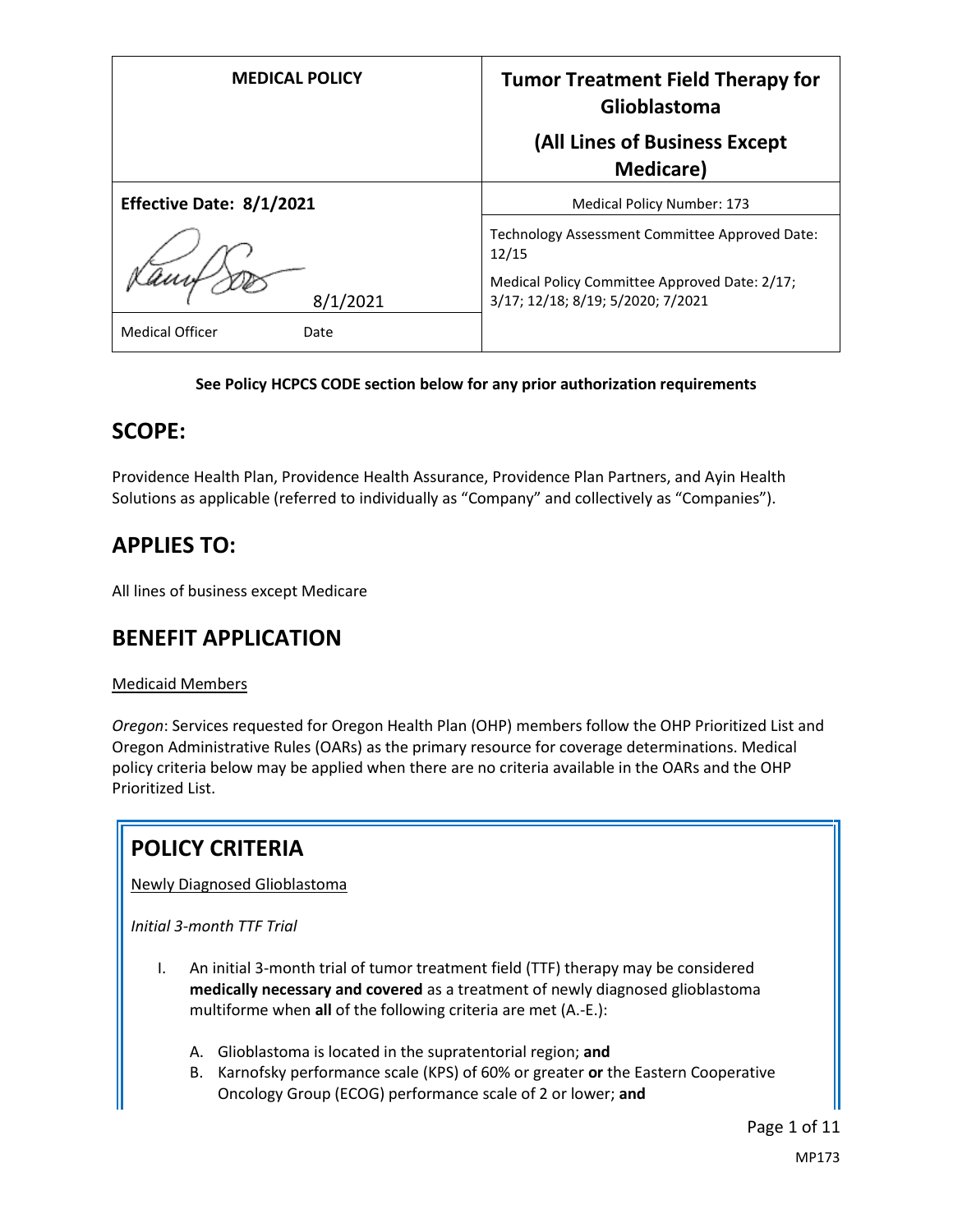- C. TTF therapy is administered after chemotherapy and radiation therapy; **and**
- D. TTF therapy is administered concurrently with temozolomide (TMZ); **and**
- E. None of the following contraindications are present (1.-6.):
	- 1. Active implanted medical device; **or**
	- 2. Bullet fragments; **or**
	- 3. Pregnancy; **or**
	- 4. Shunts; **or**
	- 5. Skull defects; **or**
	- 6. Treatment of other tumors
- II. An initial 3-month trial of tumor treatment field therapy is considered **not medically necessary and not covered** when criterion I. is not met.

#### *Continuation of TTF*

- III. Subsequent use (> 3-months) of tumor treatment field (TTF) therapy may be considered **medically necessary and covered** as a treatment of newly diagnosed glioblastoma multiforme when **all** of the following criteria are met (A.-E.):
	- A. Initial TTF trial criteria I.A-E above have been met; **and**
	- B. Current Karnofsky performance scale (KPS) of 60% or greater **or** the Eastern Cooperative Oncology Group (ECOG) performance scale of 2 or lower; **and**
	- C. Magnetic resonance imaging (MRI) is performed every 2-4 months and demonstrates no disease progression; **and**
	- D. Clinical documentation indicates the TTF device has been applied daily; **and**
	- E. Clinical documentation indicates the TTF device has been worn a minimum of 18 hours daily.
- IV. Subsequent use of (> 3-months) of tumor treatment field therapy is **considered not medically necessary and not covered** when criterion III. is not met.

#### Recurrent Glioblastoma

V. Tumor treatment field (TTF) therapy is considered **investigational and not covered** when the above criteria are not met, including, but not limited to TTF therapy as a treatment of recurrent glioblastoma multiforme.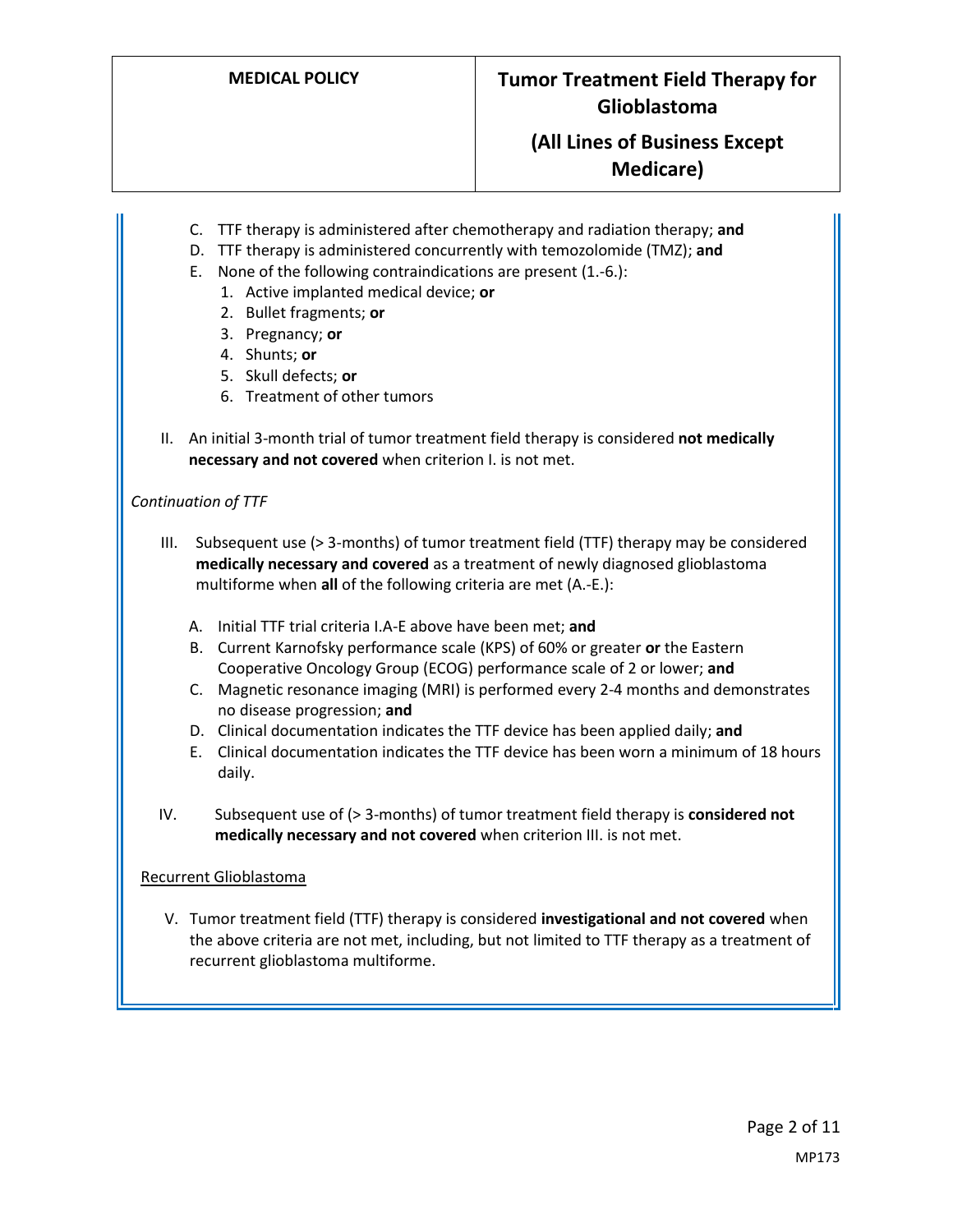### **POLICY GUIDELINES**

#### **Performance Scales**

Karnofsky Performance Scale (KPS)

| KARNOFSKY PERFORMANCE STATUS SCALE DEFINITIONS RATING (%) CRITERIA <sup>1</sup> |     |                                                                                        |
|---------------------------------------------------------------------------------|-----|----------------------------------------------------------------------------------------|
| Able to carry on normal<br>activity and to work; no                             | 100 | Normal no complaints; no evidence of disease.                                          |
| special care needed.                                                            | 90  | Able to carry on normal activity; minor signs or symptoms of<br>disease.               |
|                                                                                 | 80  | Normal activity with effort; some signs or symptoms of<br>disease.                     |
| Unable to work; able to live<br>at home and care for most                       | 70  | Cares for self; unable to carry on normal activity or to do<br>active work.            |
| personal needs; varying<br>amount of assistance                                 | 60  | Requires occasional assistance, but is able to care for most of<br>his personal needs. |
| needed.                                                                         | 50  | Requires considerable assistance and frequent medical care.                            |
| Unable to care for self;<br>requires equivalent of                              | 40  | Disabled; requires special care and assistance.                                        |
| institutional or hospital care;<br>disease may be progressing                   | 30  | Severely disabled; hospital admission is indicated although<br>death not imminent.     |
| rapidly.                                                                        | 20  | Very sick; hospital admission necessary; active supportive<br>treatment necessary.     |
|                                                                                 | 10  | Moribund; fatal processes progressing rapidly.                                         |
|                                                                                 | 0   | Dead                                                                                   |

### Eastern Cooperative Oncology Group (ECOG) Performance Status

| <b>GRADE</b> | ECOG PERFORMANCE STATUS <sup>2</sup>                                                        |
|--------------|---------------------------------------------------------------------------------------------|
|              | Fully active, able to carry on all pre-disease performance without restriction              |
|              | Restricted in physically strenuous activity but ambulatory and able to carry out work of a  |
|              | light or sedentary nature, e.g., light house work, office work                              |
|              | Ambulatory and capable of all self-care but unable to carry out any work activities; up and |
|              | about more than 50% of waking hours                                                         |
|              | Capable of only limited self-care; confined to bed or chair more than 50% of waking hours   |
|              | Completely disabled; cannot carry on any self-care; totally confined to bed or chair        |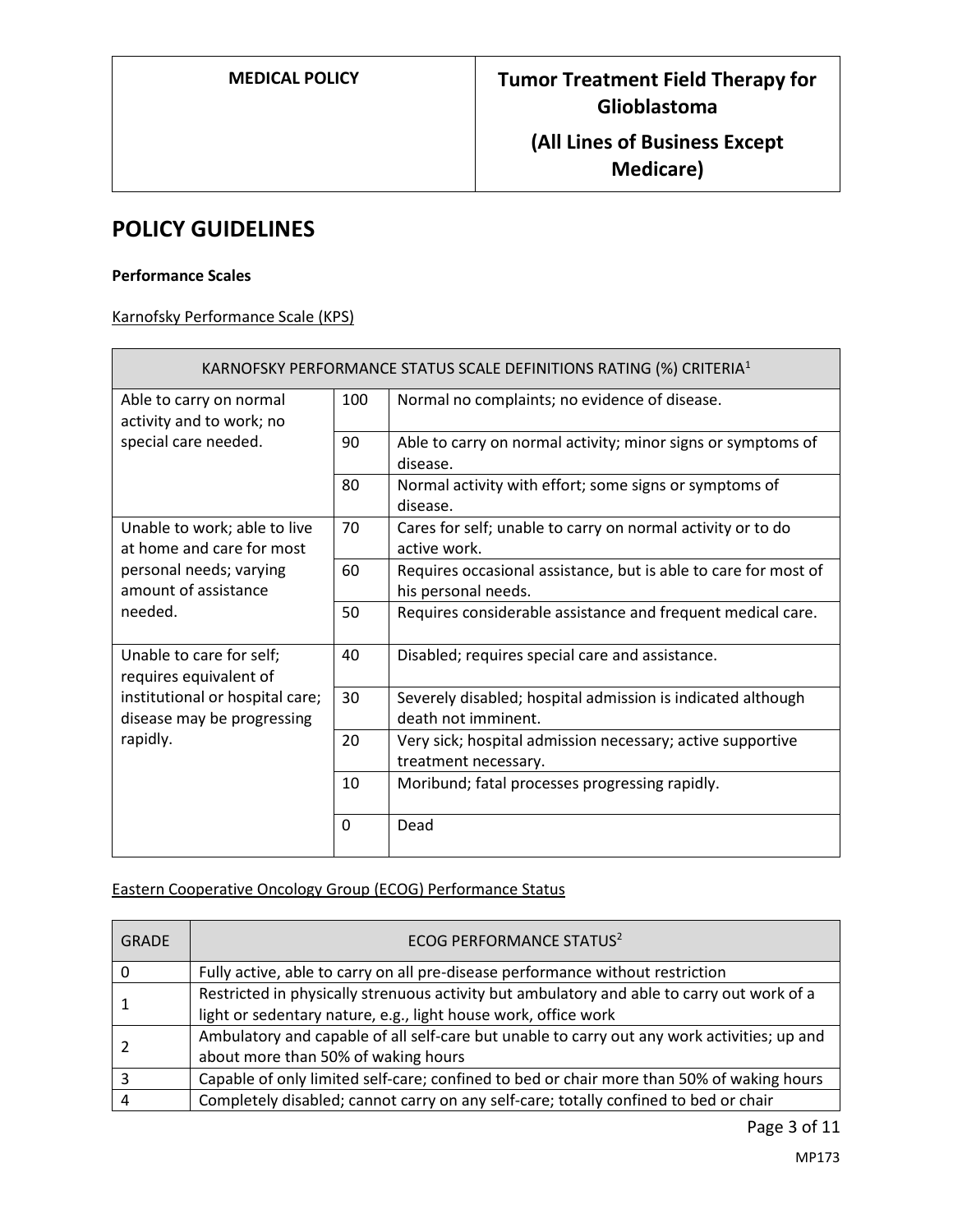5 Dead

### **BILLING GUIDELINES**

Prior-Authorization is required for initial TTF therapy and then every 3-months after initial therapy.

# **HCPCS CODES**

| <b>All Lines of Business Except Medicare</b> |                                                                                             |  |
|----------------------------------------------|---------------------------------------------------------------------------------------------|--|
|                                              | <b>Prior Authorization Required</b>                                                         |  |
| A4555                                        | Electrode/transducer for use with electrical stimulation device used for cancer             |  |
|                                              | treatment, replacement only                                                                 |  |
| E0766                                        | Electrical stimulation device used for cancer treatment, includes all accessories, any type |  |

### **DESCRIPTION**

### Glioblastoma

According to Hayes, "Glioblastoma (GBM) is a fast-growing glioma that develops from glial cells in the brain. GBM is the most prevalent and malignant intracranial tumor, representing as much as 30% of primary brain tumors.<sup>"3</sup> The annual incidence of glioblastoma is approximately 2 to 3 new cases per 100,000 people. Although glioblastomas occur in individuals in every age group, they are more prevalent in people between 45 and 70 years of age and the overall prognosis is poor, even with the best standard of care. Hayes reports that with, "optimal treatment, the median survival time is approximately 10 to 14 months. Only a third of patients survive for 1 year following diagnosis of GBM, and < 5% live beyond 5 years. Patients with recurrent GBM have a median survival time of just 5 to 7 months.<sup>3,4</sup>

### **Treatment**

According to Hayes, "The current standard of care for newly diagnosed GBM patients is debulking surgery, followed by combination chemotherapy using temozolomide (TMZ) and radiation therapy. Virtually all patients with newly diagnosed GBM relapse despite best available treatment, with a median time to recurrence of approximately 7 months. At the time of disease recurrence, treatment options for GBM patients are limited. Approximately 20% of patients may undergo repeat surgery. Carmustine polymer wafers may be placed intraoperatively in the surgical cavity during repeat surgery. Rarely, patients may undergo reirradiation. For the majority of recurrent GBM patients, chemotherapy is indicated. In the United States, combination treatment with chemotherapy and the angiogenesis inhibitor bevacizumab has been approved for recurrent GBM and certain other cancers. However, approximately 40% to 60% of recurrent GBM patients are either unresponsive to bevacizumab or experience serious adverse events following treatment."3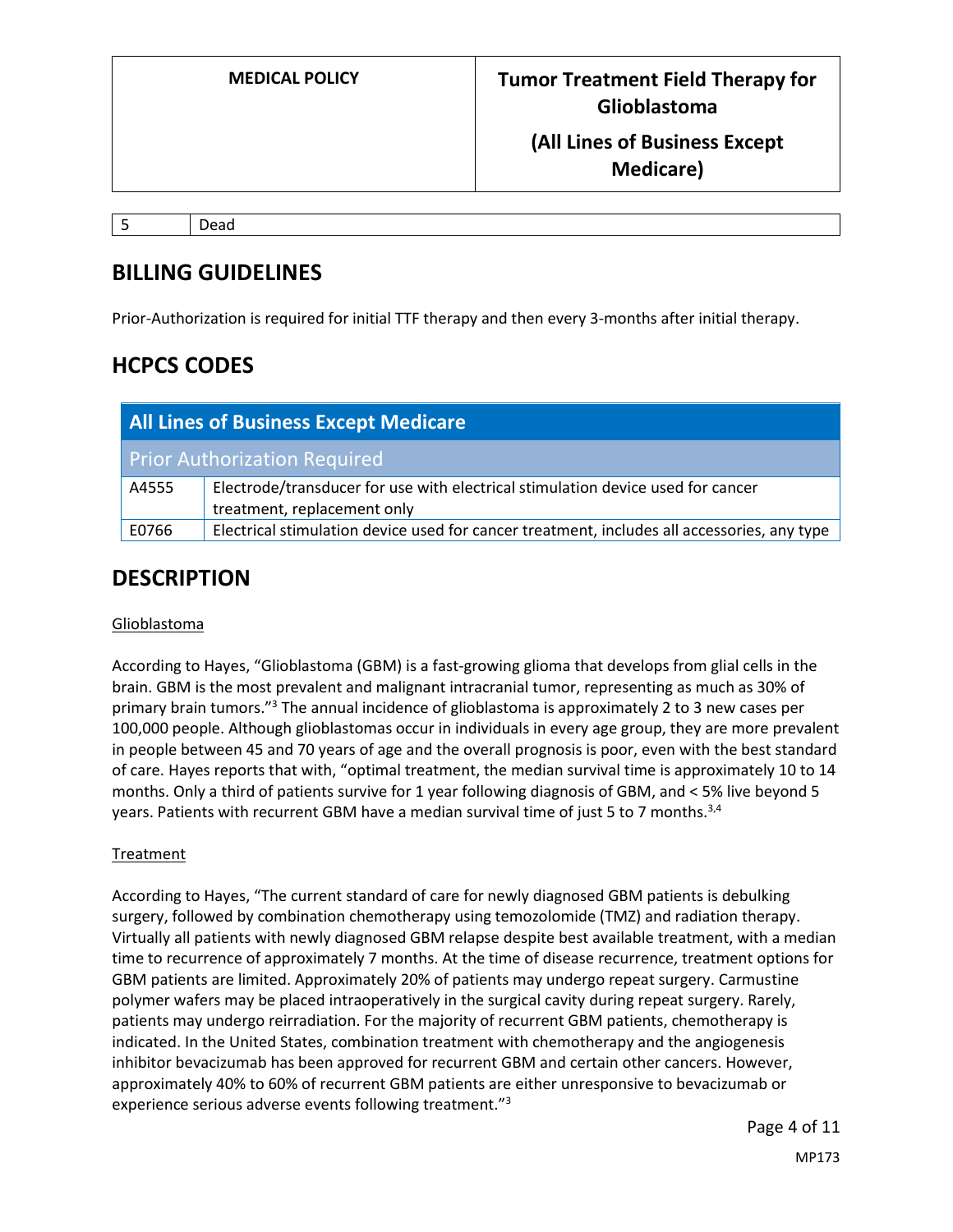#### *Tumor Treatment Fields Therapy*

Tumor treatment fields (TTF) therapy (also referred to as Optune, Novocure, or NovoTFF-100A System) has been proposed as a stand-alone treatment of recurrent glioblastoma and as a concomitant treatment with temozolomide (TMZ) therapy in patients with newly diagnosed glioblastoma. TTF therapy is a non-invasive portable device which delivers low-intensity alternating electrical fields to the brain via electrodes applied to the scalp. Cancer cells are exposed to the electrical fields at intermediate frequency which is purported to inhibit cancer cell division and cancer progression. Patients are to use the device on an outpatient basis by placing transducers on a shaved scalp for a minimum of 18 hours a day for 4 weeks to several months.<sup>4</sup>

## **REVIEW OF EVIDENCE**

A review of the ECRI, Hayes, Cochrane, and PubMed databases was conducted regarding the use of TTF therapy for patients with new and recurrent glioblastoma. Below is a summary of the available evidence identified through April 2021:

### Systematic Reviews

- In 2020, Shah and colleagues published a systematic review of tumor treating fields for highgrade gliomas.<sup>5</sup> The review included 9 studies, totalling 1191 patients who received TTF. Two studies were pilot clinical trials, 2 were randomized clinical trials, and 5 were retrospective studies. Only randomized data were analyzed, and the authors found that TTF improved survival for newly diagnosed glioblastoma patients but not for recurrent glioblastoma patients. Both randomized trials are detailed below. This systematic review has a number of limitations, the greatest limitation being that only 2 studies were analyzed and each looked at a different patient group. Therefore, this publication acts as a literature review, and cannot be used to draw any conclusions about efficacy of TTF across trials. The authors concluded that further investigation is needed on TTF as a treatment for glioblastoma.
- In 2018, the Washington State Health Care Authority conducted a systematic review evaluating the safety, efficacy and cost of tumor treating fields (TTFs) for the treatment of glioblastomas (GBM). 6 Independent investigators systematically searched the literature through May 2018, identified eligible studies, assessed study quality and extracted data. Outcomes of interest included overall survival (OS), progression-free survival (PFS), quality of life (QOL), functional status and safety outcomes. In total, 15 articles published on the basis of 11 primary research studies were included for review. Six studies (2 RCTs and 4 observational studies) provided evidence on efficacy, whereas an additional 10 provided evidence on safety. One cost-efficacy study was also included. Same sizes ranged from 42 to 1,446. Overall quality of evidence ranged from "very low" to "low." Despite positive results across outcomes over a median follow-up of 40 months, validity was limited by the small quantity low quality of studies (e.g. small sample sizes, lack of blinding, selection bias, attrition, poor treatment adherence, heterogeneous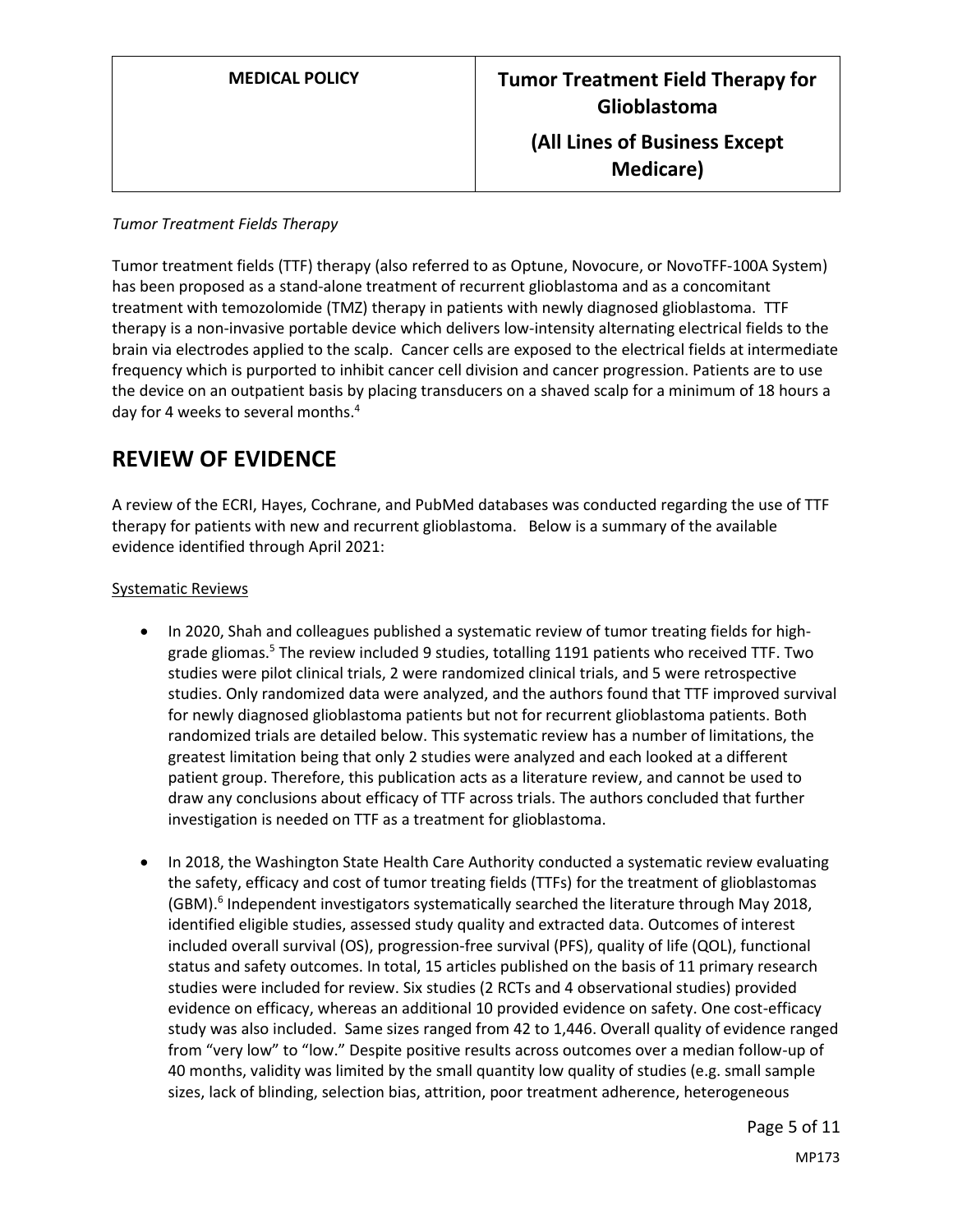results). Investigators concluded with "very low to low certainty" that the addition of TTF to usual care with TMZ increases OS and PFS among patients with newly-diagnosed glioblastoma.

 In 2016 (updated 2020), Hayes conducted a systematic review of evidence regarding the use of the tumor treating fields (TTF) (Optune) system for patients with recurrent glioblastoma and as a concomitant treatment with temozolomide (TMZ) therapy in patients with newly diagnosed glioblastoma.<sup>3</sup> Searching the literature through November 2019, a total of 7 studies were identified and included for review (2 studies for newly diagnosed glioblastoma and 5 with recurrent glioblastoma). Sample sizes ranged from 10 to 695 patients, and follow-up periods varied from 2.5-4 months. Outcomes of interest included overall survival, progression-free survival, tumor response to treatment, quality of life and safety. The Hayes assessment found that a small and low quality body of evidence suggested that in patients with recurrent and newly diagnosed glioblastoma, TTF was comparable with chemotherapy in increases in overall survival (OS) and progression free survival (PFS). Hayes assigned a "C" rating (potential but unproven benefit) for TTF monotherapy in adult patients (22 years of age and older) with recurrent glioblastoma (GBM) following surgery and radiotherapy; and a "C" rating for TTF treatment with concomitant temozolomide in adult patients (22 years of age and older) with newly diagnosed GBM following surgery and radiation therapy with concomitant chemotherapy. These ratings reflect positive but low-quality evidence from 2 randomized controlled trials and 1 very-poor-quality cohort study suggesting that TTF is more effective than chemotherapy in his patient population. The Rating also reflects the very small quantity of data available for this indication." The low rating assigned for newly diagnosed GBM (D2), was primarily based on an overall lack of studies (2 studies considered) available compared to recurrent GBM (5 studies considered). Evidence was judged insufficient to establish patient selection criteria.

#### Randomized Controlled Trials

#### *Newly Diagnosed GBM*

 In 2015, Stupp et al., published interim findings from their randomized controlled trial (RCT) comparing TTF (Optune, Novocure Ltd.) therapy used in combination with temozolomide (TMZ) versus TMZ alone as maintenance therapy in patients with newly diagnosed GBM after chemoradiation therapy. <sup>7</sup>Patients were randomized to TTF/TMZ (n=466) or TMZ only (n=229) and were required to be 18 years or older, with confirmed supratentorial GBM, Karnofsky Performance Status (KPS) score of ≥ 70%, and be progression-free after de-bulking surgery or biopsy and chemoradiation with concurrent TMZ. Patients receiving TTF had 4 transducer arrays placed on a shaved scalp which connected to a portable device set to 200-kHz. Transducer layout was determined using proprietary mapping software system for TTF to optimize intensity of treatment (NovoTAL, Novocure Ltd). Patients were not blinded due to ethical concerns. Magnetic resonance imaging (MRI) was performed every other month after initial baseline MRI to monitor for disease progression. The study enrolled a total of 695 patients across 83 centers; however, the study was terminated early due to results of an interim analysis which demonstrated the TTF/TMZ group experienced a 3 month improvement in PFS and 5 month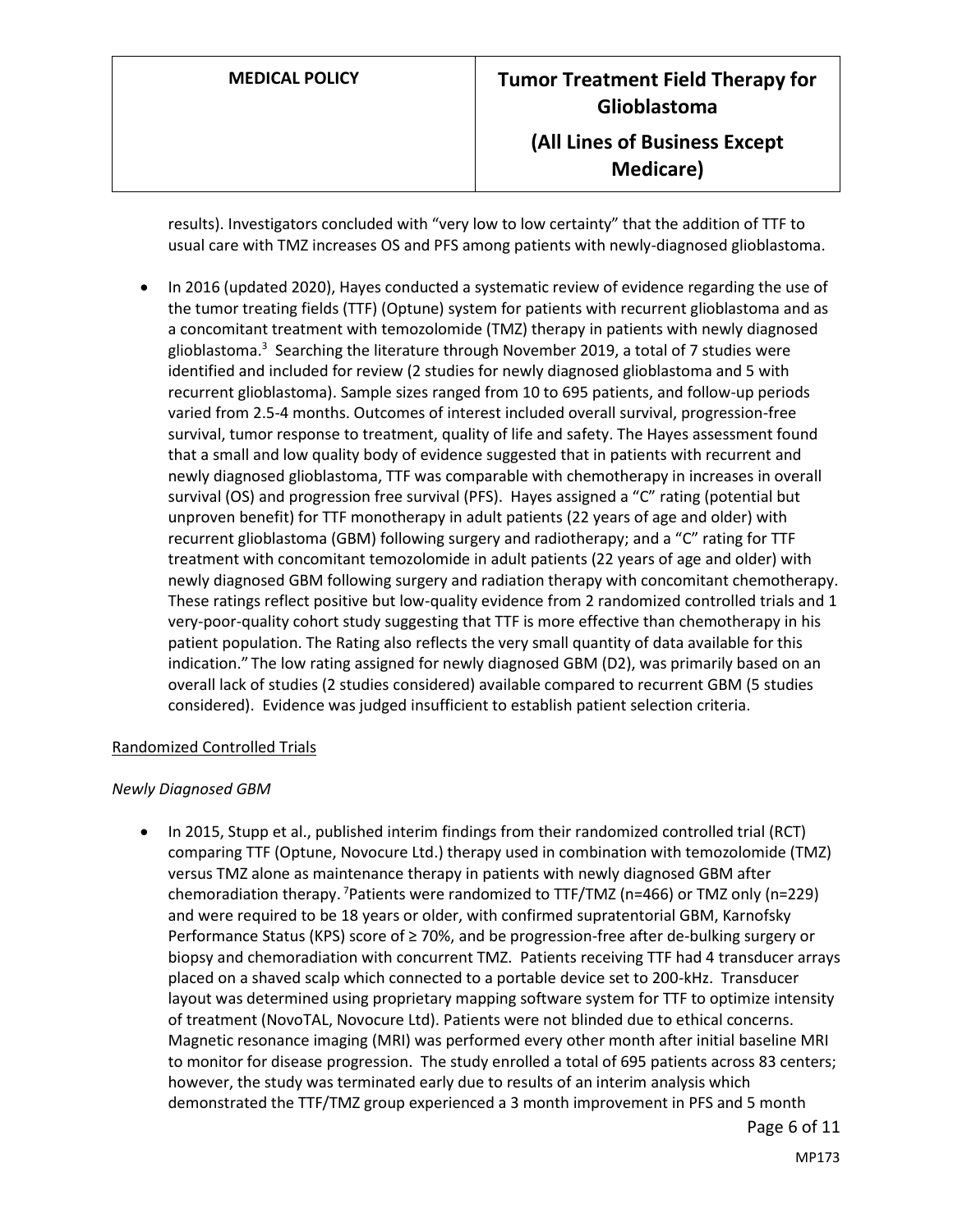improvement in OS compared to the TMZ only group. A total of 315 subjects (n = 210 TTF/TMZ vs. 105 TMZ only) were enrolled at the interim analysis. At 2-year follow-up, 43% of TTF/TMZ group were alive compared to 29% in the TMZ only group (p = .006).

- In 2017, Stupp et al., published final findings from the above trials.<sup>8</sup> Reported outcomes were progression-free survival and overall survival. The TTF/TMZ group showed statistically significant improvements compared to the TMZ only treatment group in both median progression-free survival (6.7 months vs.4.0 months; HR, 0.63; 95% CI, 0.52-0.76; P < .001) and median overall survival (20.9 months vs. 16.0 months; HR, 0.63 95% CI, 0.53-0.76; P<.001).
- In 2018, Taphoorn and colleagues conducted a secondary analysis of EF-14 (Stupp et al. 2017)<sup>8</sup>, measuring health-related quality of life outcomes for patients with newly diagnosed glioblastoma.<sup>9</sup> Researchers found statistically longer deterioration-free survival for TTF/TMZ patients compared to the TMZ group for global health status, physical and emotional functioning, pain and leg weakness. Excluding progressive disease as an event, TTF/TMZ group outcomes were only statistically improved for pain, and significantly worsened for itchy skin.<sup>9</sup>

### *Recurrent GBM*

- In 2012, Stupp and colleagues published an RCT which compared TTF therapy to the best standard of care chemotherapy in 237 patients with recurrent GBM.  $^{10}$  Patients were randomized in a 1:1 fashion with 120 patients randomized to the TTF group and 117 patients randomized to the active control group. A variety of failed therapies were employed in the active control group, including bevacizumab and 80% of subjects in this group had previously failed 2 or more regimens. The primary end-point was OS and secondary end-points included PFS at 6 months and total time to progression (TTP), 1 year survival rate, quality of life (QOL), and radiological response. Limitations of this study include a loss of participants in the TTF group (n=27, 22%) due to noncompliance or device usability issues. No significant differences were observed in the established primary end point of OS. At a median follow-up of 39 months 220 (93%) of the participants had died with a 0.6 month difference in median survival between groups (6.6 months in the TTF group vs. 6.0 months in the active control group; p=0.27). In addition, no significant differences were observed in PFS (at 6 month follow-up: 21.4% in the TTF group vs. 15.1% in the active control group; p=0.13) or in 2- or 3- year survival rates (8% and 4% in the TTF group vs. 5% and 1% in the active control group).
- In 2017, Kesari et al. published a *post-hoc* analysis of the Stupp et al. RCT, examining TFF when added to second-line treatment after first disease recurrence among patients.<sup>11</sup> One hundred thirty-one patients with recurrence from both the original TTF/TMZ and TMZ-only groups received TTF plus chemotherapy (Bevacizumab alone or with cytotoxic chemotherapy) versus chemotherapy alone. Median overall survival was significantly longer in TTF/chemotherapy versus chemotherapy alone (11.8 months vs.9.2 months; HR 0.70; 95%CI, 0.48-1; P=0.049). Limitations include the *post-hoc* nature of the analysis and some cross-over from patients who did not receive TTF as initial therapy (13 out of 131).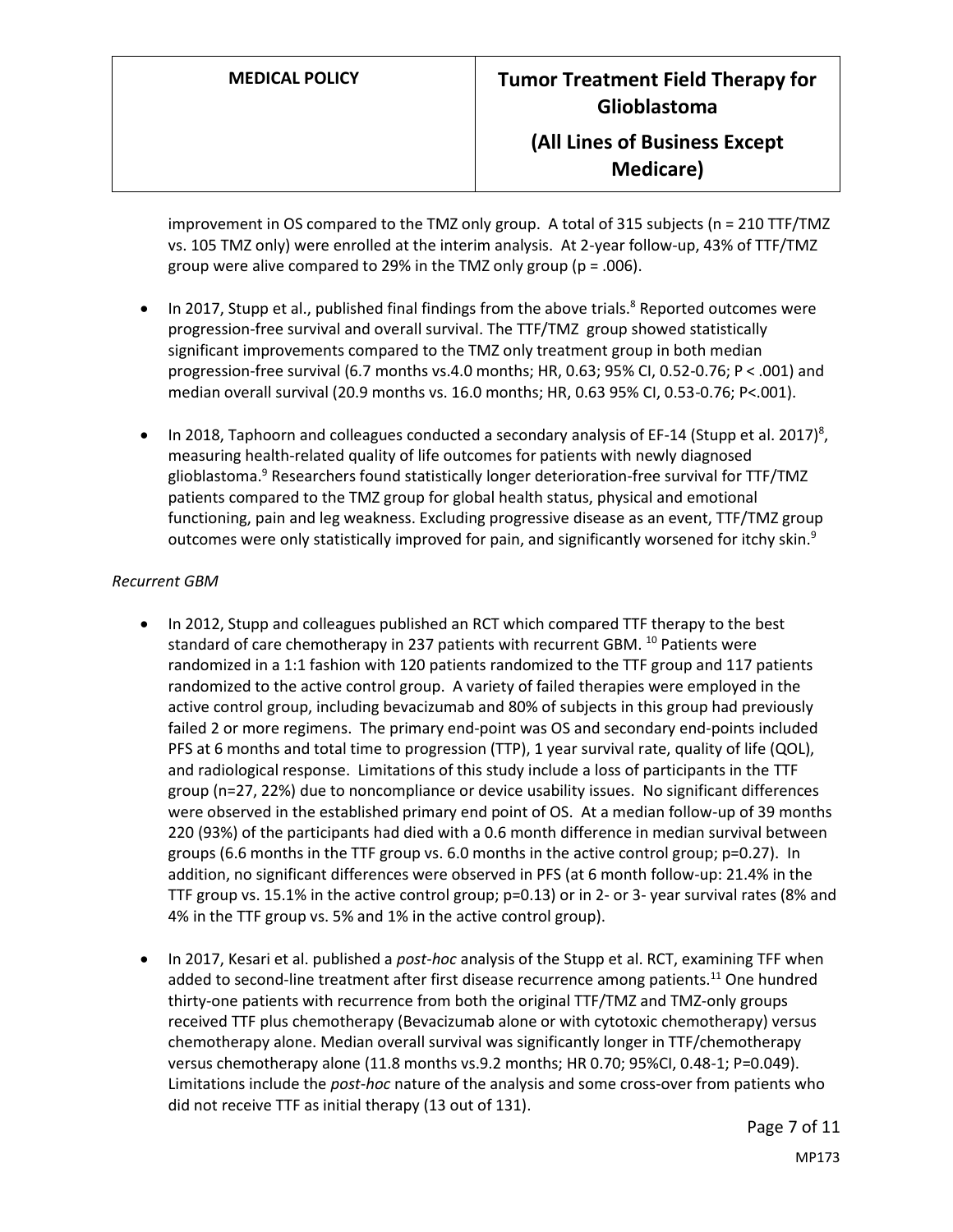### Nonrandomized Trials

Non-randomized registry and retrospective studies have been published which suggest TTF may improve OS rates in patients with recurrent GBM; however, these studies are limited by a lack of randomization and comparison to standard treatments.<sup>12-15</sup>

# **CLINICAL PRACTICE GUIDELINES**

#### National Comprehensive Cancer Network (NCCN)

The NCCN (5.2020) clinical practice guidelines addressing Central Nervous System Cancers state that alternating electric field therapy may be considered in the following circumstances: $16$ 

*Primary GBM* (category 1 recommendation)

- Good performance status (KPS ≥ 60); and
- MGMT promotor status
	- o In patients ≤ 70 years with methylated MGMT promotor status; or
	- o In patients > 70 years with methylated, unmethylated, or indeterminate MGMT promotor status; and
- In conjunction with standard radiation therapy and concurrent and adjuvant temozolomide (TMZ)

#### *Recurrent GBM*

(2B recommendation: based on non-uniform panel consensus)

- Diffuse or multiple recurrence; or
- Local, resectable or unresectable (or resection not recommended/elected) recurrence

The guideline stated that the panel was divided about recommending alternating electric field therapy for the treatment of recurrent glioblastoma due to the lack of clear efficacy data.

#### National Institute for Health and Care Excellence (NICE)

In July 2018 (updated January 2021), NICE published guidelines regarding brain tumors (primary) and brain metastases in adults. Having reviewed the evidence for both primary and recurrent GBM treatment, the panel concluded that TTF improvements in OS and PFS were not sufficient to justify the therapy's additional cost.<sup>17</sup>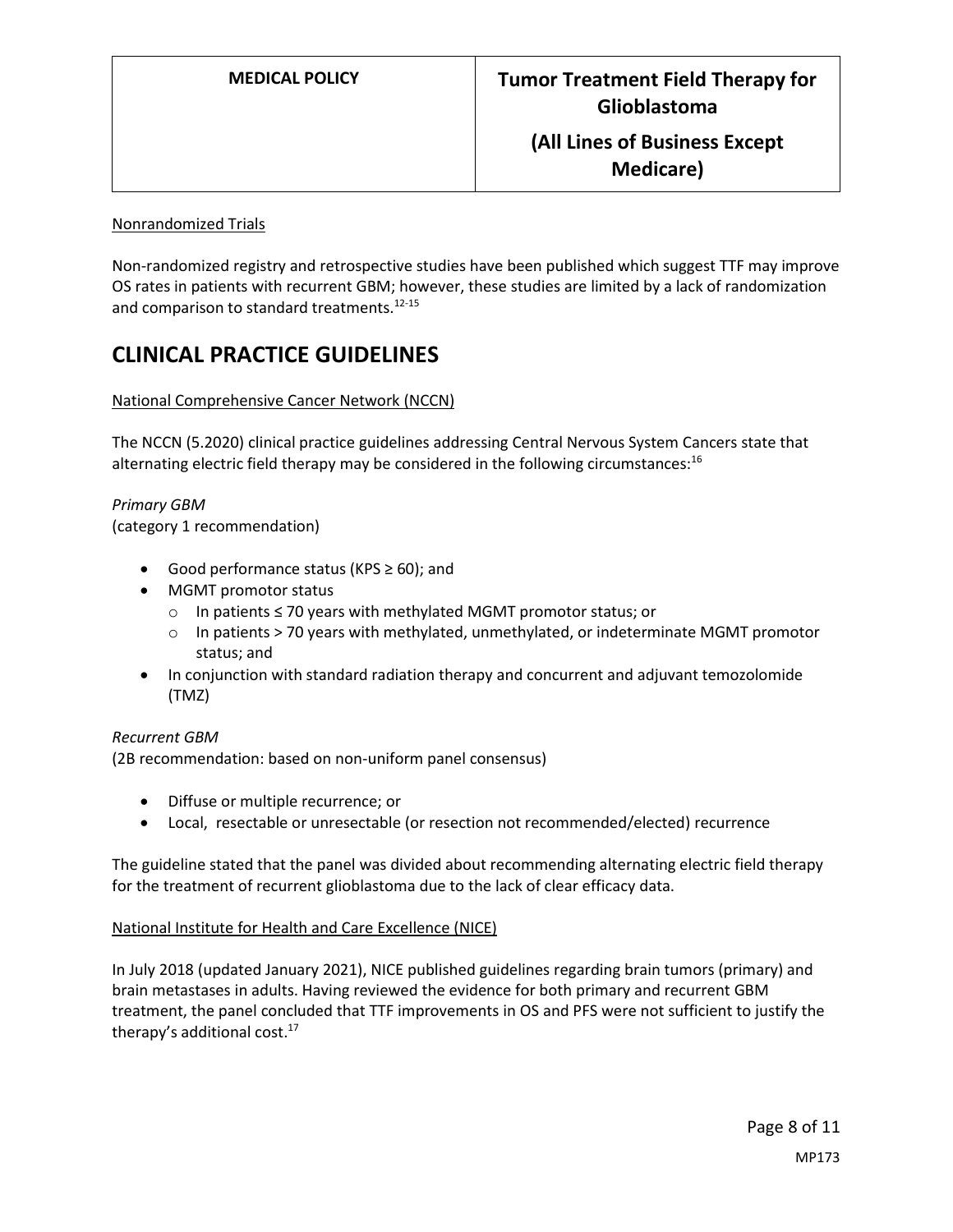The NICE guidelines state:

"Do not offer tumour-treating fields (TTF) as part of management of a newly diagnosed grade IV glioma (glioblastoma)."

"Do not offer tumour treating fields (TTF) as part of management of recurrent high-grade glioma." 17

# **POLICY SUMMARY**

Low-quality but consistent evidence indicates that tumor treating fields are a safe and effective therapy for the treatment of patients with newly diagnosed and glioblastoma. Rates of overall survival, progression-free survival and quality of life are at least comparable to chemotherapy at median followup of 40 months. Additional RCTs with larger sample sizes and longer follow-up are necessary to isolate the effect of TTF therapy in patients with recurrent GBM and to definitively establish patient selection criteria. The NCCN supports the use of TTF for the treatment of newly-diagnosed glioblastoma when used in conjunction with standard radiation therapy and adjuvant temozolomide, but remains divided in its recommendation of TTF for the treatment of recurrent glioblastoma.

There is insufficient evidence to support the use of TTF for recurrent glioblastoma multiforme. Further studies of good methodological quality are required to establish safety and efficacy of TTF over standard treatment in this population. Clinical guidelines either do not recommend TTF for recurrent glioblastoma, or, in the case of NCCN, remain divided in recommending the treatment. Therefore, TTF for recurrent glioblastoma multiforme is considered investigational.

# **INSTRUCTIONS FOR USE**

Company Medical Policies serve as guidance for the administration of plan benefits. Medical policies do not constitute medical advice nor a guarantee of coverage. Company Medical Policies are reviewed annually and are based upon published, peer-reviewed scientific evidence and evidence-based clinical practice guidelines that are available as of the last policy update. The Companies reserve the right to determine the application of Medical Policies and make revisions to Medical Policies at any time. Providers will be given at least 60-days' notice of policy changes that are restrictive in nature.

The scope and availability of all plan benefits are determined in accordance with the applicable coverage agreement. Any conflict or variance between the terms of the coverage agreement and Company Medical Policy will be resolved in favor of the coverage agreement.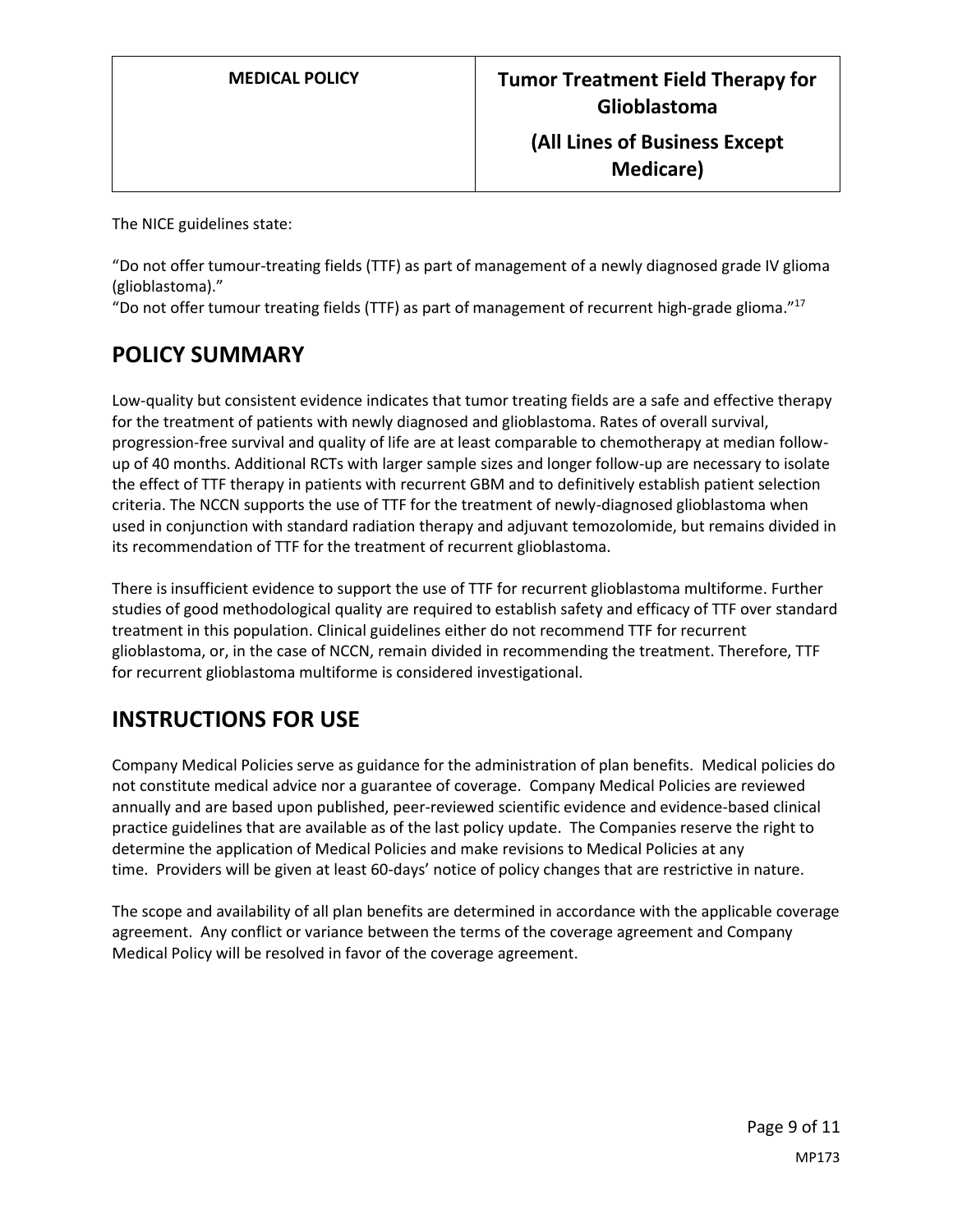# **REGULATORY STATUS**

### U.S. Food & Drug Administration (FDA)

In 2011, the Optune System (previously known as the NovoTTF-100A System) by Novocure was granted FDA approved through premarket approval (PMA). The Optune System was indicated as a treatment for adult patients (22 years of age or older) with histologically-confirmed glioblastoma multiforme (GBM). Optune is approved for the treatment of recurrent glioblastoma multiforme (GBM) following histologically-or radiologically-confirmed recurrence in the supra-tentorial region of the brain after receiving chemotherapy. The device is intended to be used as a monotherapy, and is intended as an alternative to standard medical therapy for GBM after surgical and radiation options have been exhausted.<sup>18</sup>

In 2015, Optune with temozolomide was approved as indicated for the treatment of adult patients with newly diagnosed, supratentorial glioblastoma following maximal debulking surgery and completion of radiation therapy together with concomitant standard of care chemotherapy.<sup>18</sup>

### Mental Health Parity Statement

Coverage decisions are made on the basis of individualized determinations of medical necessity and the experimental or investigational character of the treatment in the individual case. In cases where medical necessity is not established by policy for specific treatment modalities, evidence not previously considered regarding the efficacy of the modality that is presented shall be given consideration to determine if the policy represents current standards of care.

### **REFERENCES**

- 1. National Palliative Care Research Center. Karnofsky Performance Scale Index. [http://www.npcrc.org/files/news/karnofsky\\_performance\\_scale.pdf.](http://www.npcrc.org/files/news/karnofsky_performance_scale.pdf) Accessed 5/17/2021.
- 2. ECOG-ACRIN Cancer Research Group. ECOG Performance Status. [https://ecog](https://ecog-acrin.org/resources/ecog-performance-status)[acrin.org/resources/ecog-performance-status.](https://ecog-acrin.org/resources/ecog-performance-status) Published 2020. Accessed 5/17/2021.
- 3. Hayes Inc. Tumor Treating Fields (Optune) for Treatment of Glioblastoma. [https://evidence.hayesinc.com/report/dir.novocure3306#home.](https://evidence.hayesinc.com/report/dir.novocure3306#home) Published 2019. Accessed 5/17/2021.
- 4. ECRI Institute. Tumor Treating Fields Therapy (Optune) for Recurrent Glioblastoma. [https://www.ecri.org/components/ProductBriefs/Pages/26741.aspx?tab=1.](https://www.ecri.org/components/ProductBriefs/Pages/26741.aspx?tab=1) Published 2019. Accessed 5/17/2021.
- 5. Shah PP, White T, Khalafallah AM, Romo CG, Price C, Mukherjee D. A systematic review of tumor treating fields therapy for high-grade gliomas. *Journal of Neuro-Oncology.* 2020;148(3):433-443. <https://doi.org/10.1007/s11060-020-03563-z>